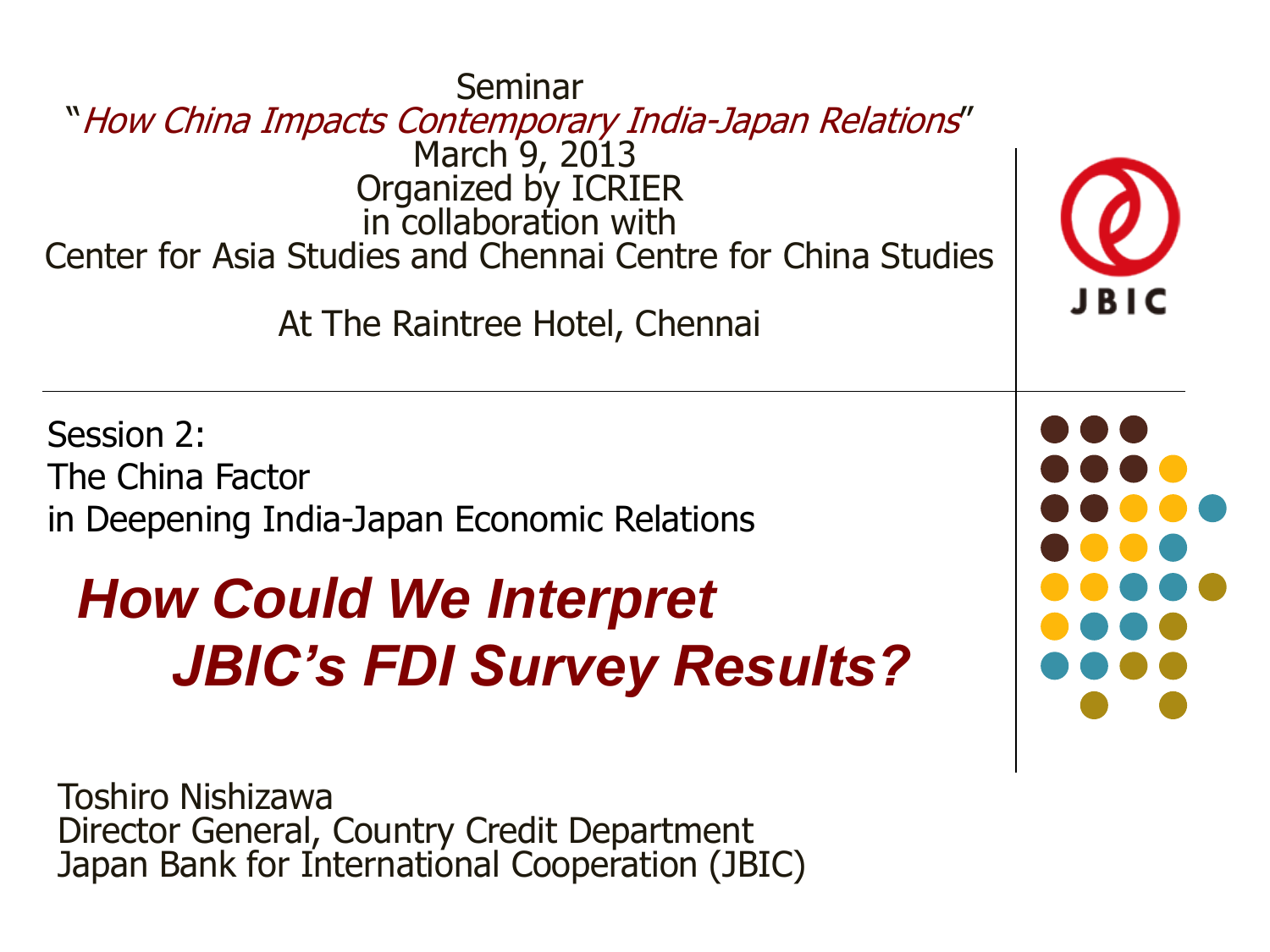

Source: JBIC's Survey Report on Overseas Business Operations by Japanese Manufacturing Companies, December 2012 \*613 (out of 1,011) companies returned responses.

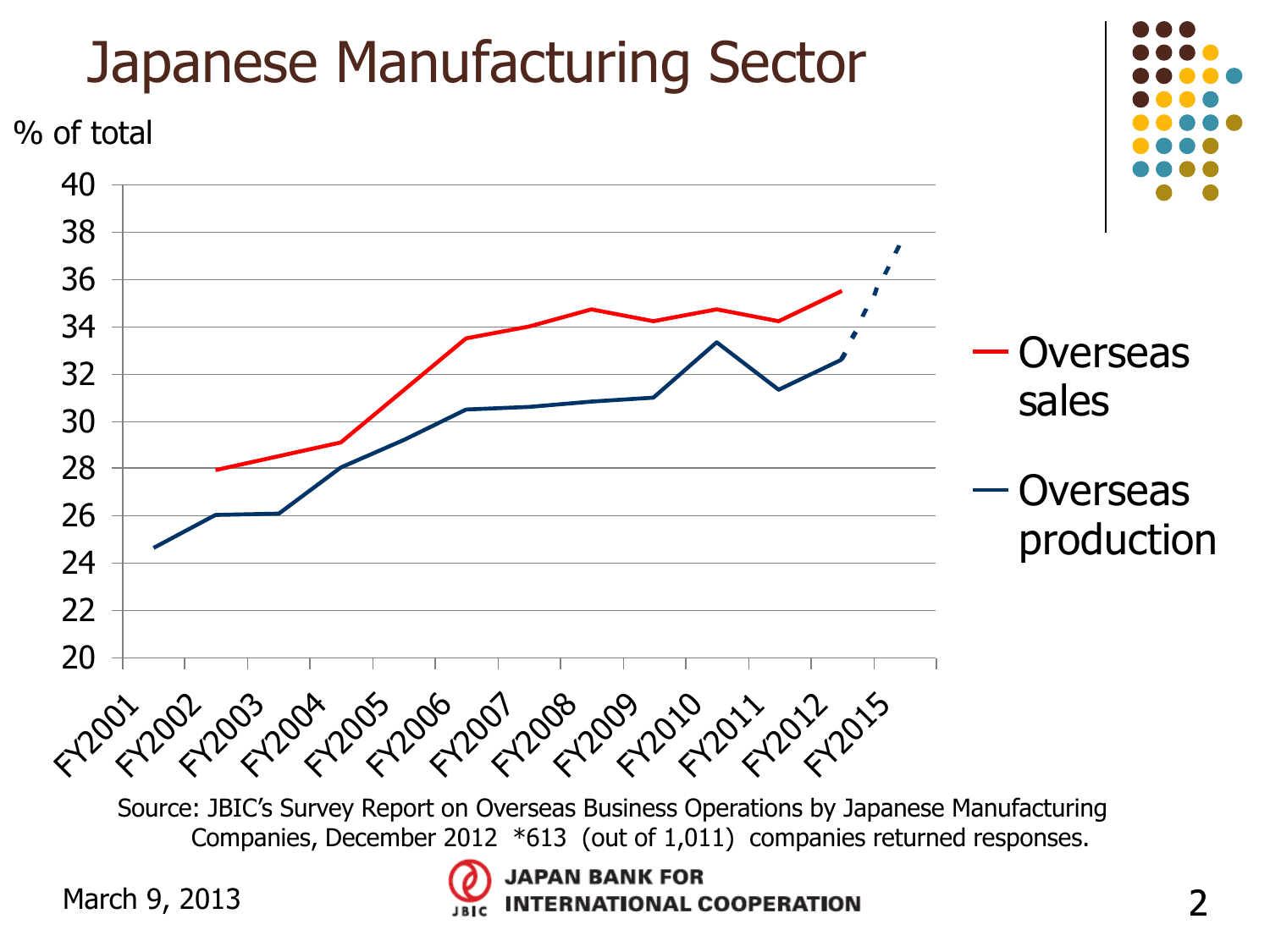

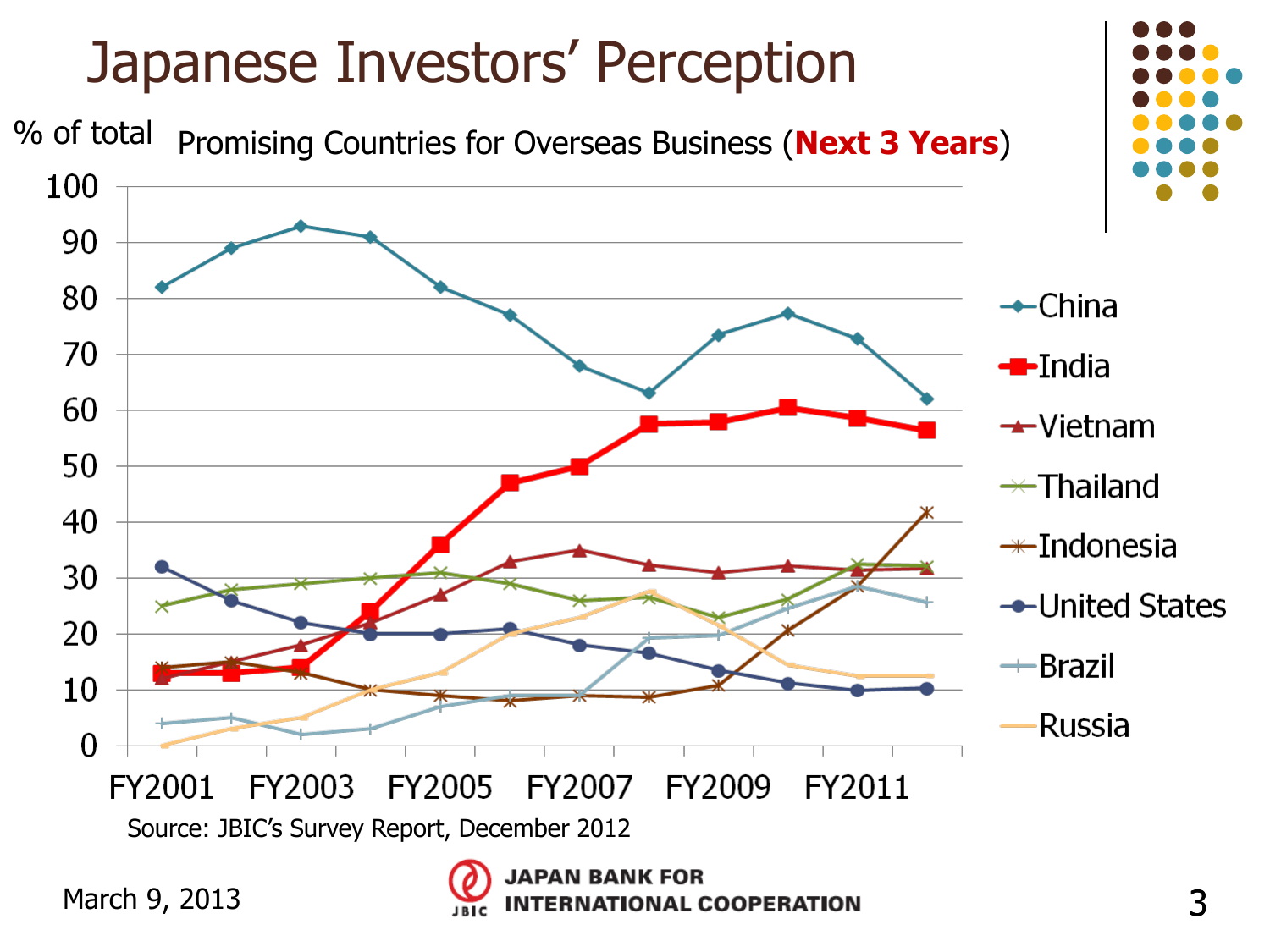Japanese Investors' Perception of India

Promising Countries for Overseas Business (**Next 3 Years**)

REASONS (out of 279 companies)

- Future growth potential of local market (237, 84.9%)
- Inexpensive source of labor (106, 38.0%)
- Current size of local market (74, 26.5%)
- Supply base for assemblers (69, 24.7%)
- Qualified human resources (44, 15.8%)

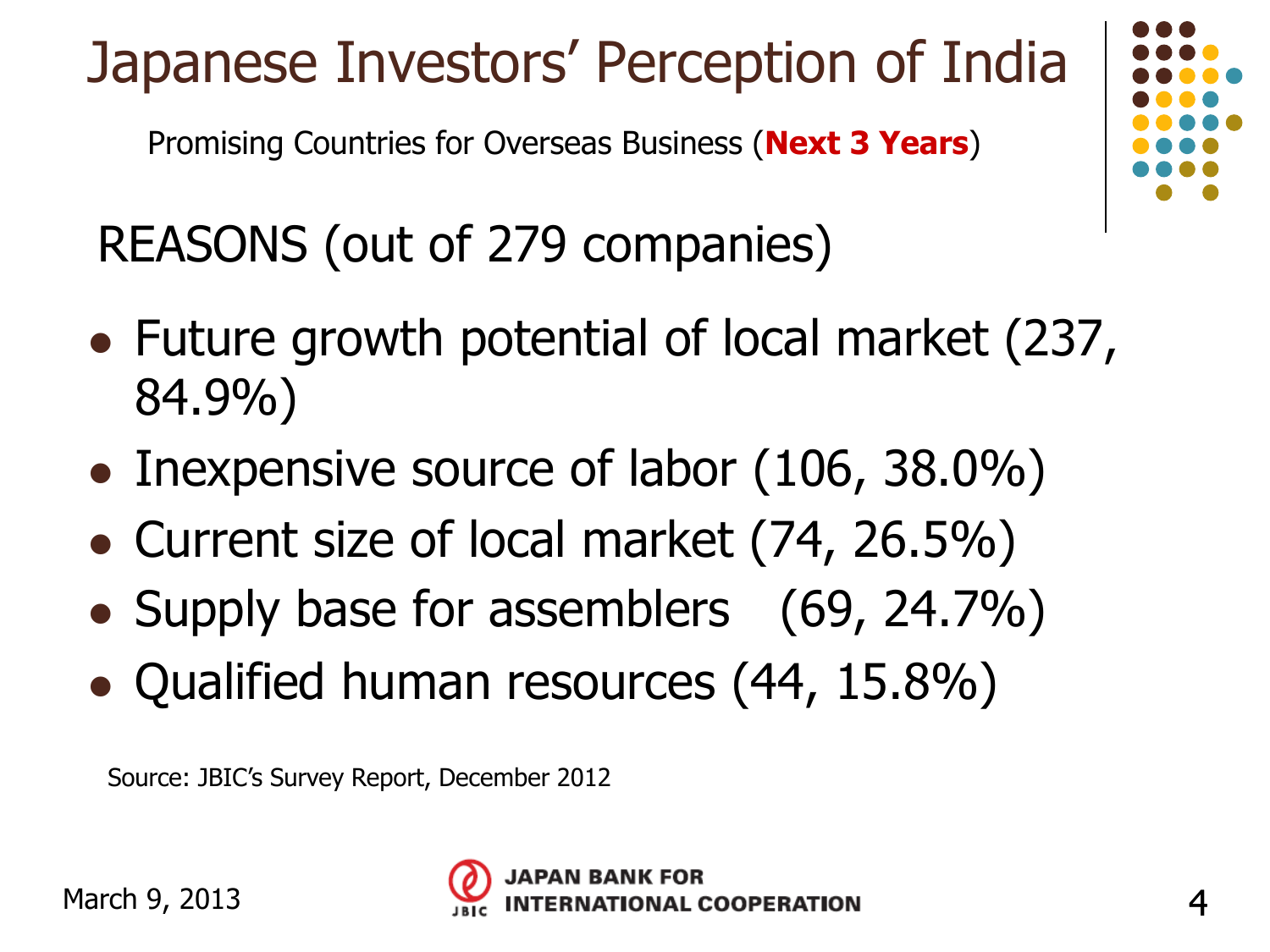# Japanese Investors' Perception of India

Promising Countries for Overseas Business (**Next 3 Years**)

### CHALLENGES (out of 255 companies)

- Underdeveloped infrastructure (122, 47.8%)
- Intense competition with other companies (86, 33.7%)
- Unclear Execution of legal system (frequent changes) (84, 32.9%)
- Labor problems (80, 31.4%)
- Complicated tax system (56, 22.0%)
- Rising labor costs  $(56, 22.0\%)$

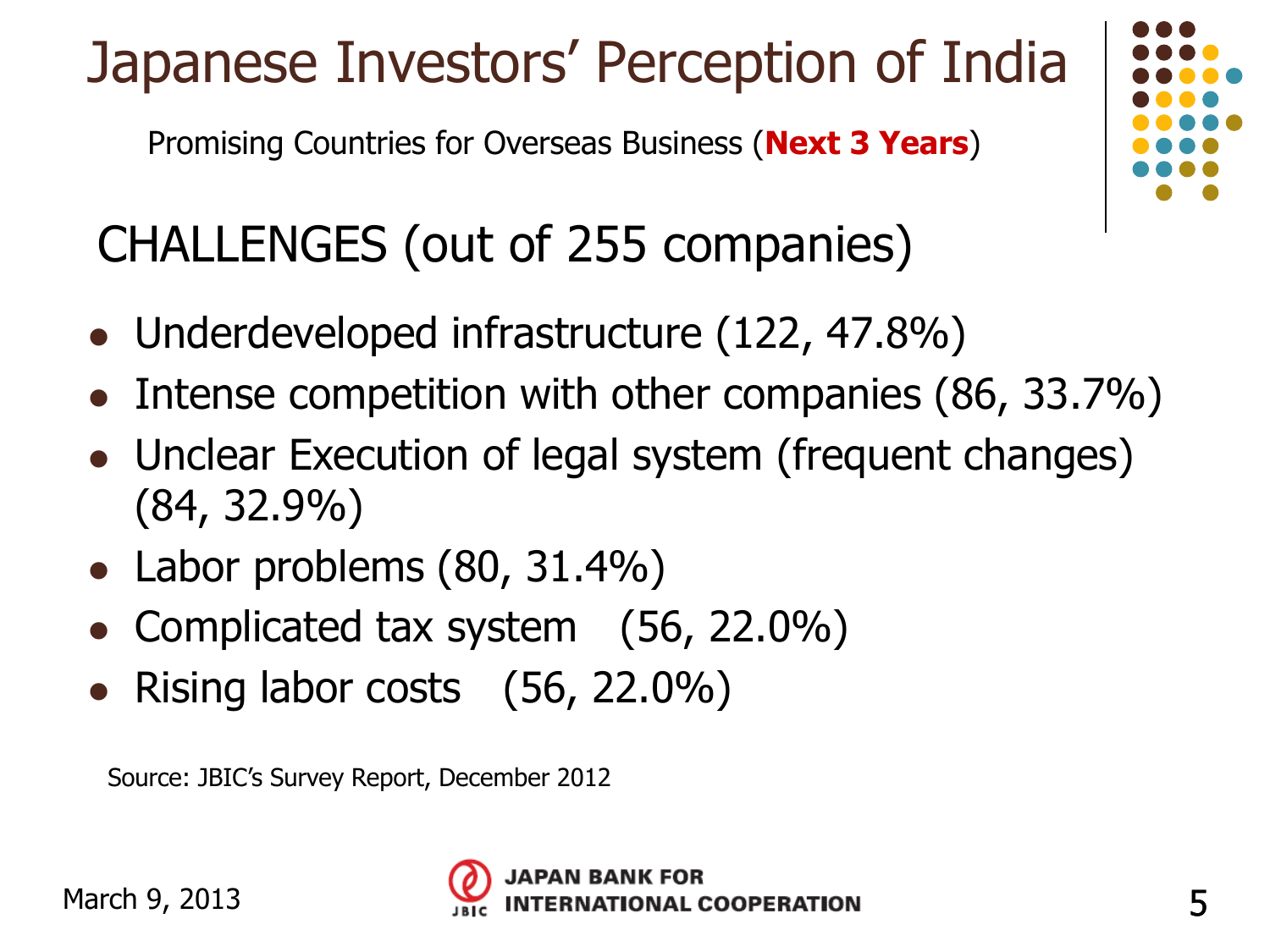### Japanese Investors' Perception

Promising Countries for Overseas Business (**Next 10 Years**)

|                |                      | Out of 387 % of total |      |
|----------------|----------------------|-----------------------|------|
| $\mathbf{1}$   | India                | 251                   | 64.9 |
| $\overline{2}$ | China                | 218                   | 56.3 |
| $\overline{3}$ | Indonesia            | 149                   | 38.5 |
| $\overline{4}$ | <b>Brazil</b>        | 140                   | 36.2 |
| 5              | Vietnam              | 110                   | 28.4 |
| 6              | <b>Thailand</b>      | 103                   | 26.6 |
| 7              | <b>Russia</b>        | 78                    | 20.2 |
| 8              | Myanmar              | 65                    | 16.8 |
| 9              | <b>Mexico</b>        | 46                    | 11.9 |
| 10             | <b>United States</b> | 34                    | 8.8  |

Source: JBIC's Survey Report, December 2012



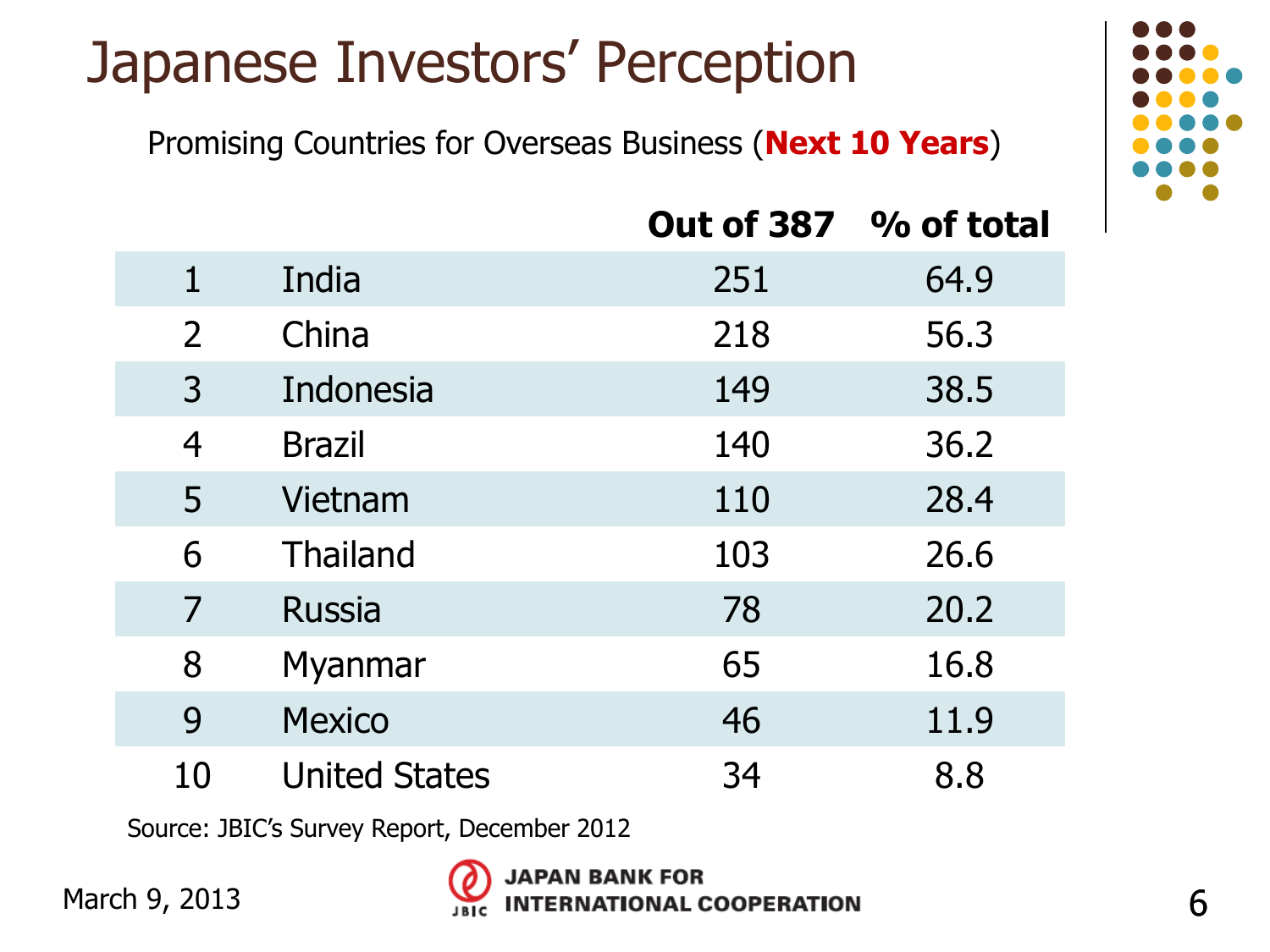## Japanese Investors' Perception of India

#### Promising States in India (**Next 3 Years**)

| $\mathbf{1}$   | <b>Tamil Nadu</b>                   | 84           |
|----------------|-------------------------------------|--------------|
| $\overline{2}$ | Maharashtra                         | 78           |
| 3              | Karnataka                           | 63           |
| $\overline{4}$ | Haryana                             | 56           |
| 5              | National Capital Territory of Delhi | 53           |
| 6              | Gujarat                             | 24           |
| 7              | Andhra Pradesh                      | 16           |
| 8              | <b>Uttar Pradesh</b>                | 15           |
| 8              | Rajasthan                           | 15           |
| 9              | <b>West Bengal</b>                  | 11           |
| 10             | Madhya Pradesh                      | $\mathbf{1}$ |
| <b>Others</b>  |                                     | 5            |
| Total voting   |                                     | 187          |

Source: JBIC's Survey Report, December 2012

March 9, 2013



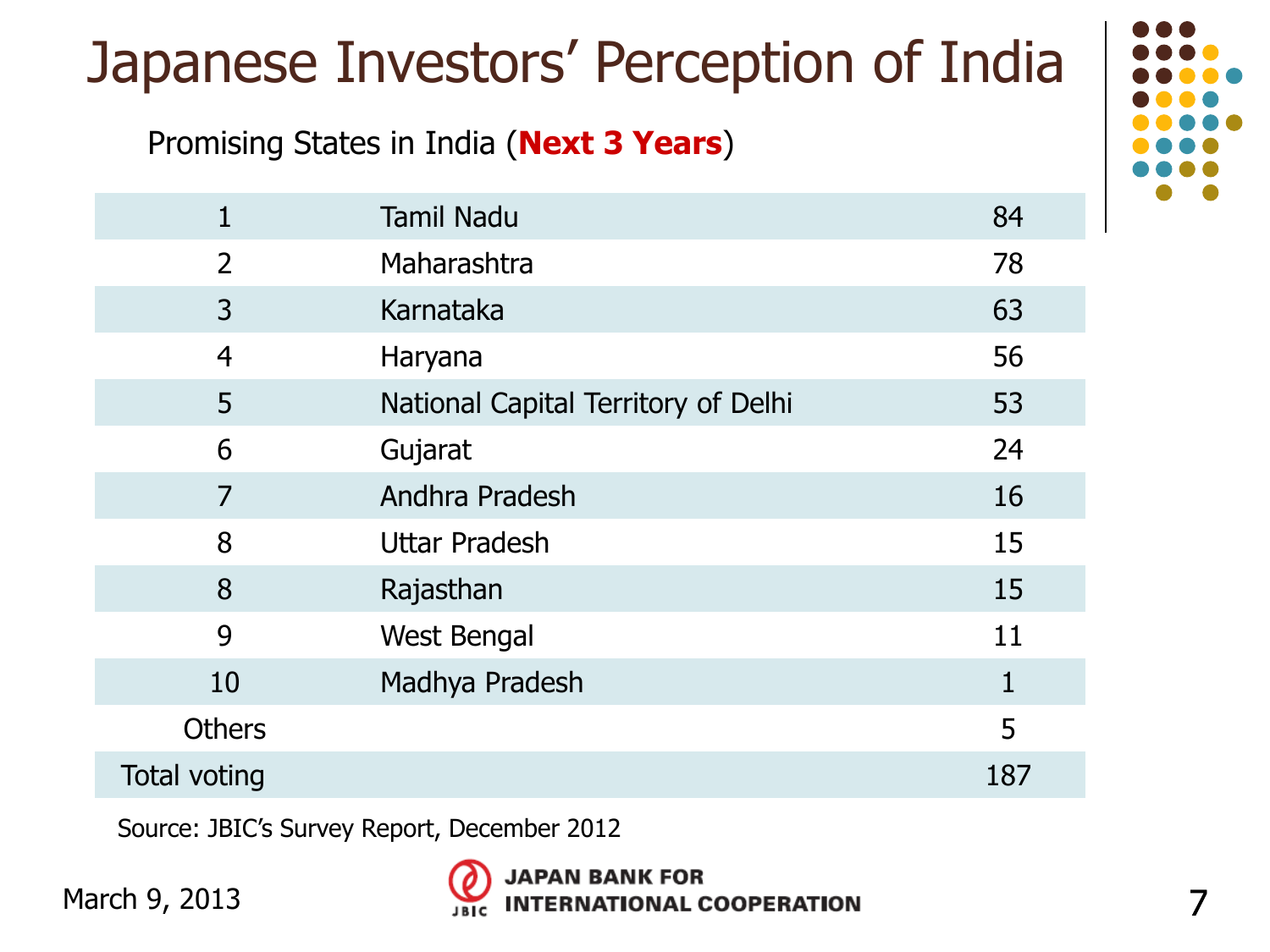# World FDI Inflows into India

#### In millions of U.S. dollars



Source: UNCTAD database



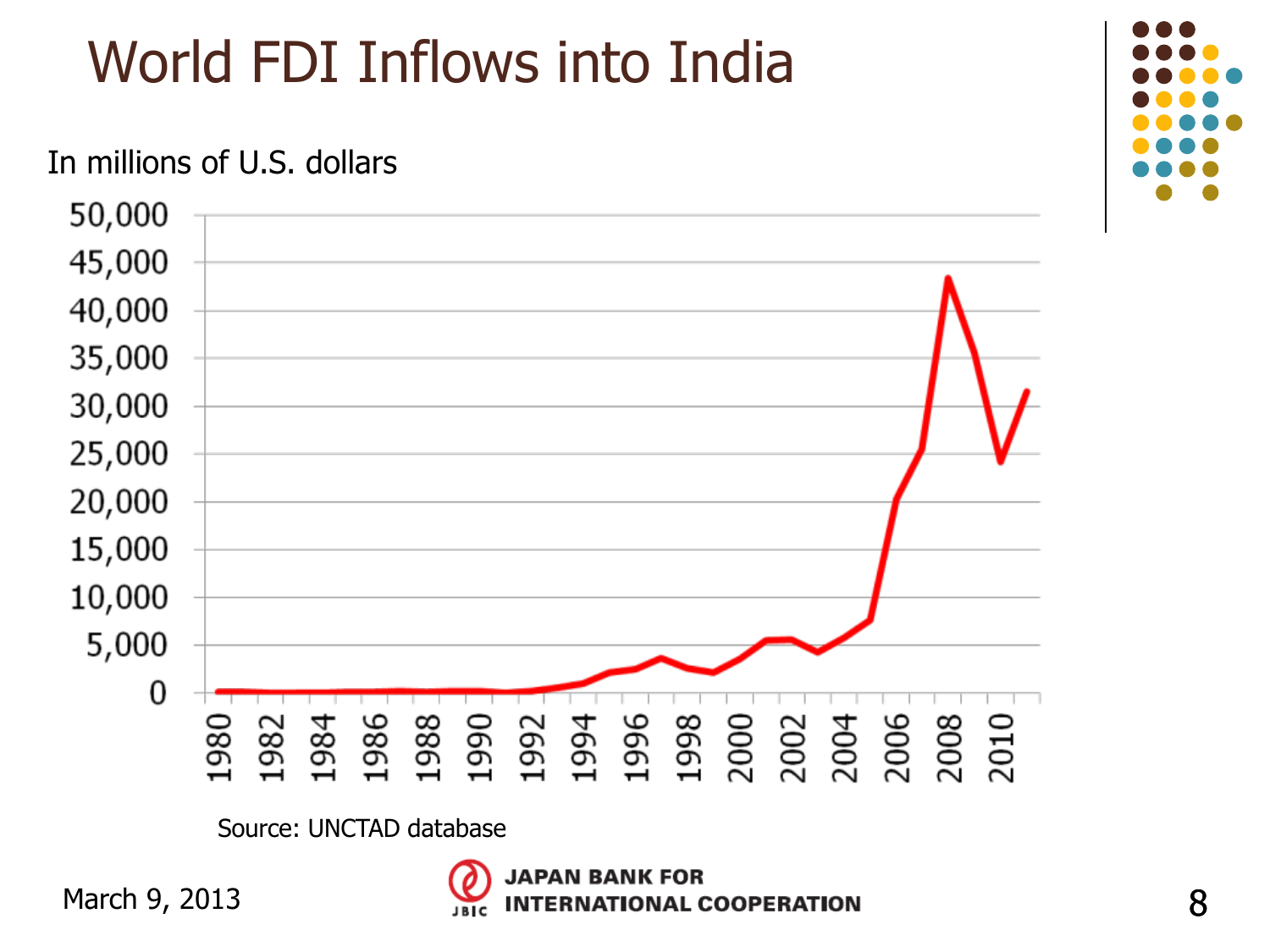## Japanese FDI Inflows into India



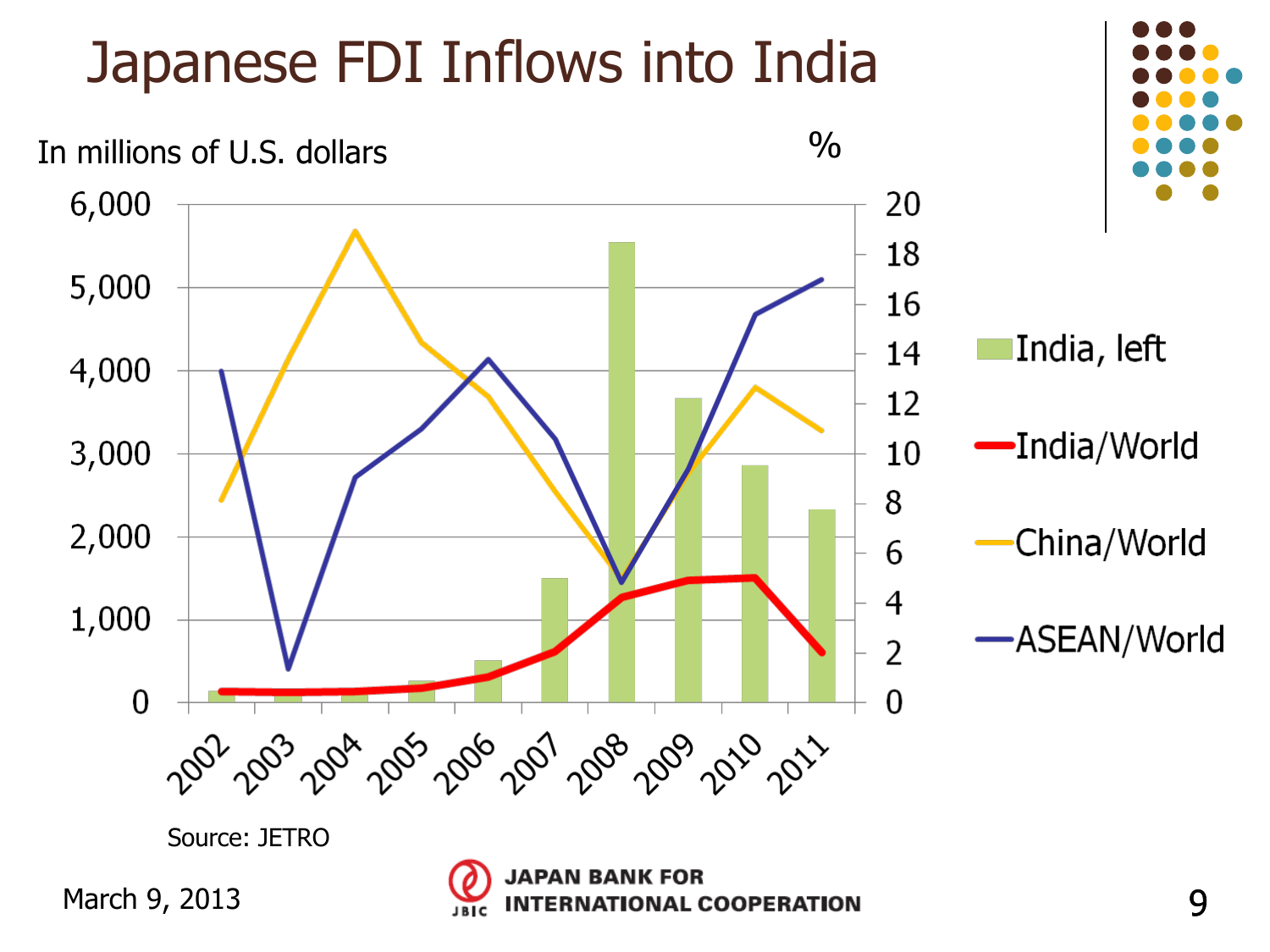# Japanese Investors' Perception of China

Promising Countries for Overseas Business (**Next 3 Years**)

REASONS (out of 312 companies)

- Future growth potential of local market (299, 73.4%)
- Current Size of local market (146, 46.8%)
- Supply base for assemblers (87, 27.9%)
- Inexpensive source of labor (83, 26.6%)
- Concentration of industry (69, 22.1%)

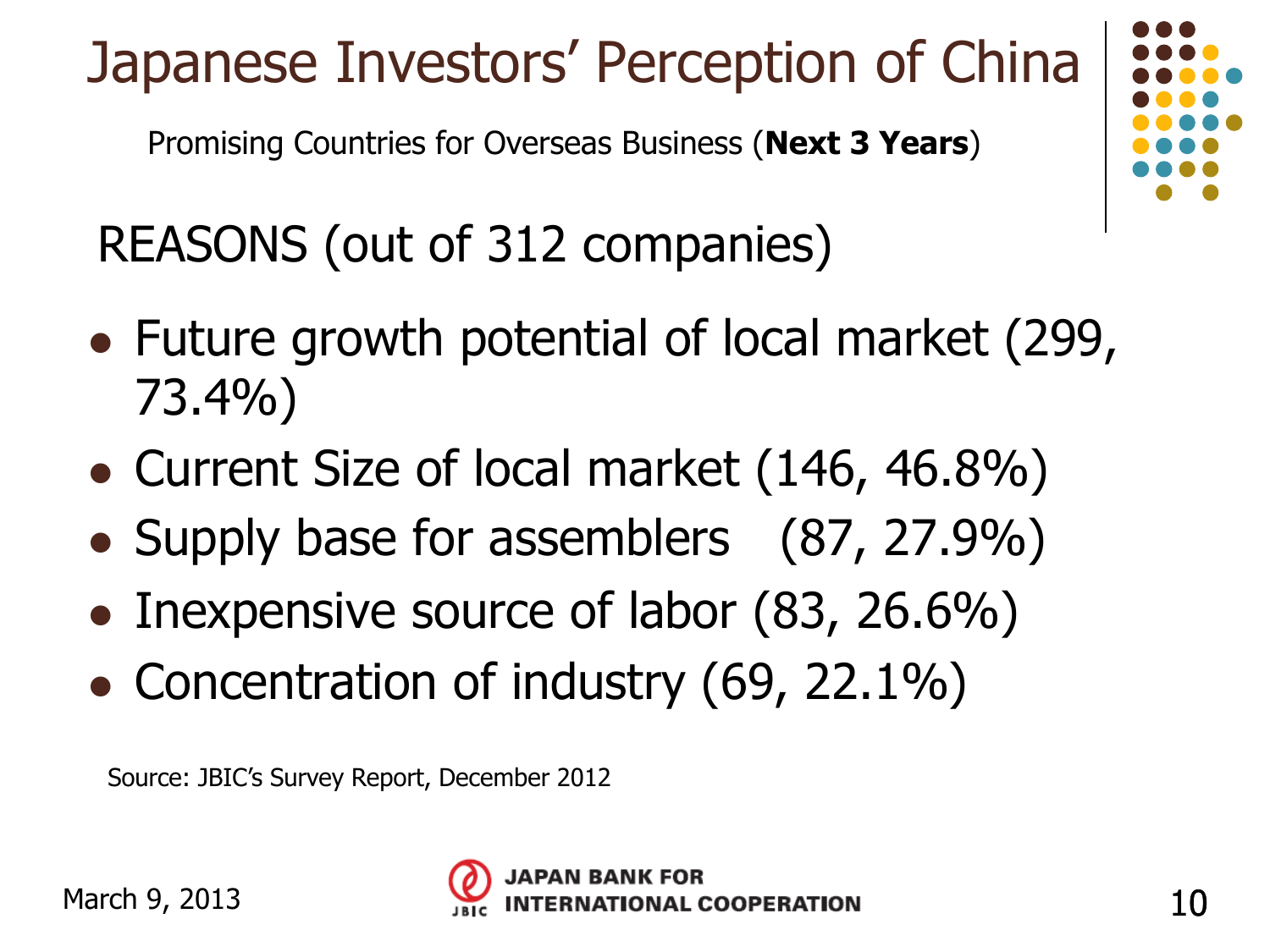# Japanese Investors' Perception of China

Promising Countries for Overseas Business (**Next 3 Years**)

### CHALLENGES (out of 312 companies)

- Rising labor costs  $(229, 76.3%)$
- Execution of legal system unclear (frequent changes) (172, 57.3%)
- Intense competition with other companies (157, 52.3%)
- Insufficient protection for intellectual property rights (127, 42.3%)
- Restrictions on foreign currency/transfers of money overseas (107, 35.7%)

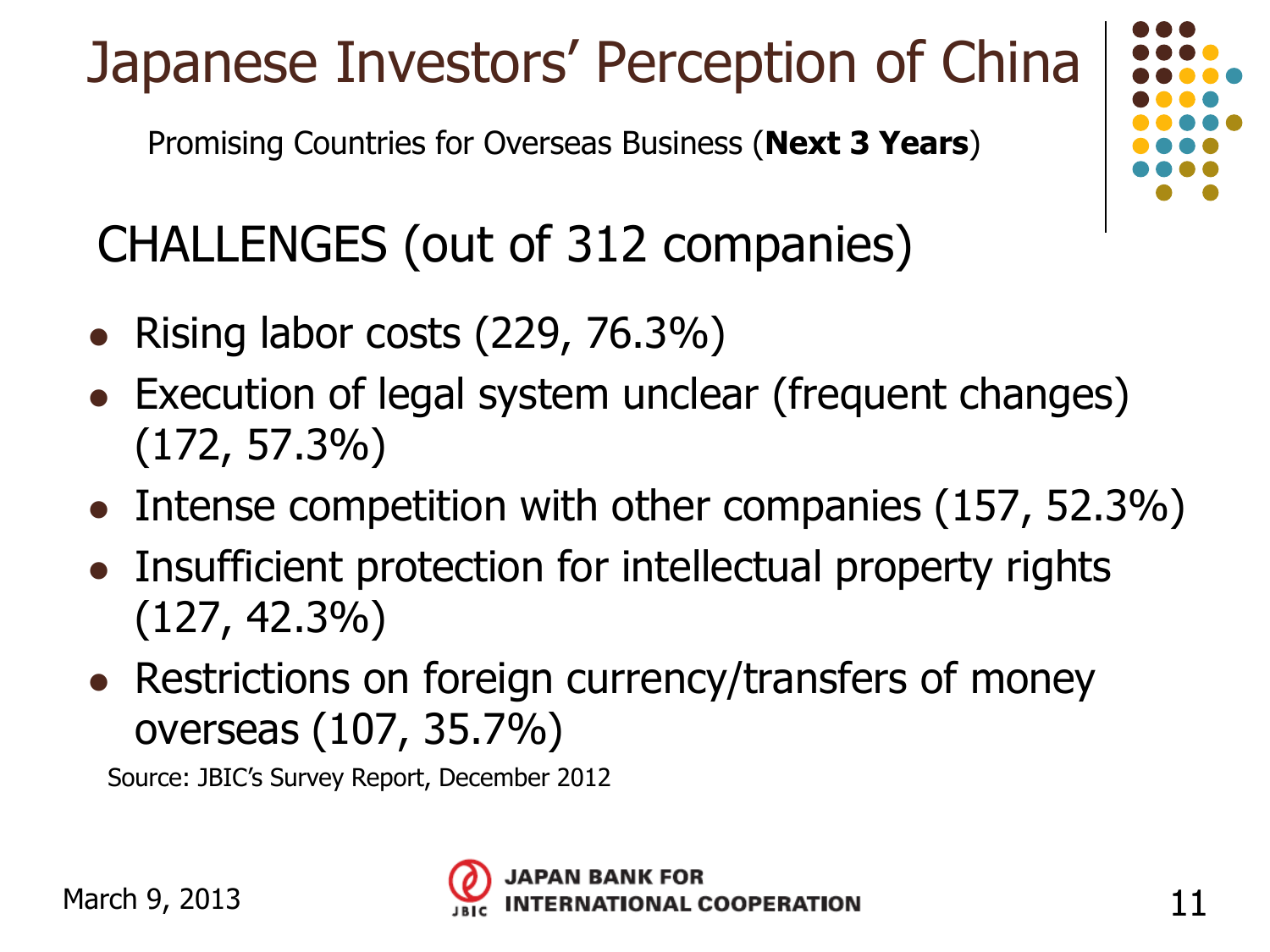### **"Do you feel that your business operations in China have been adversely affected by the anti-Japanese demonstrations?"**



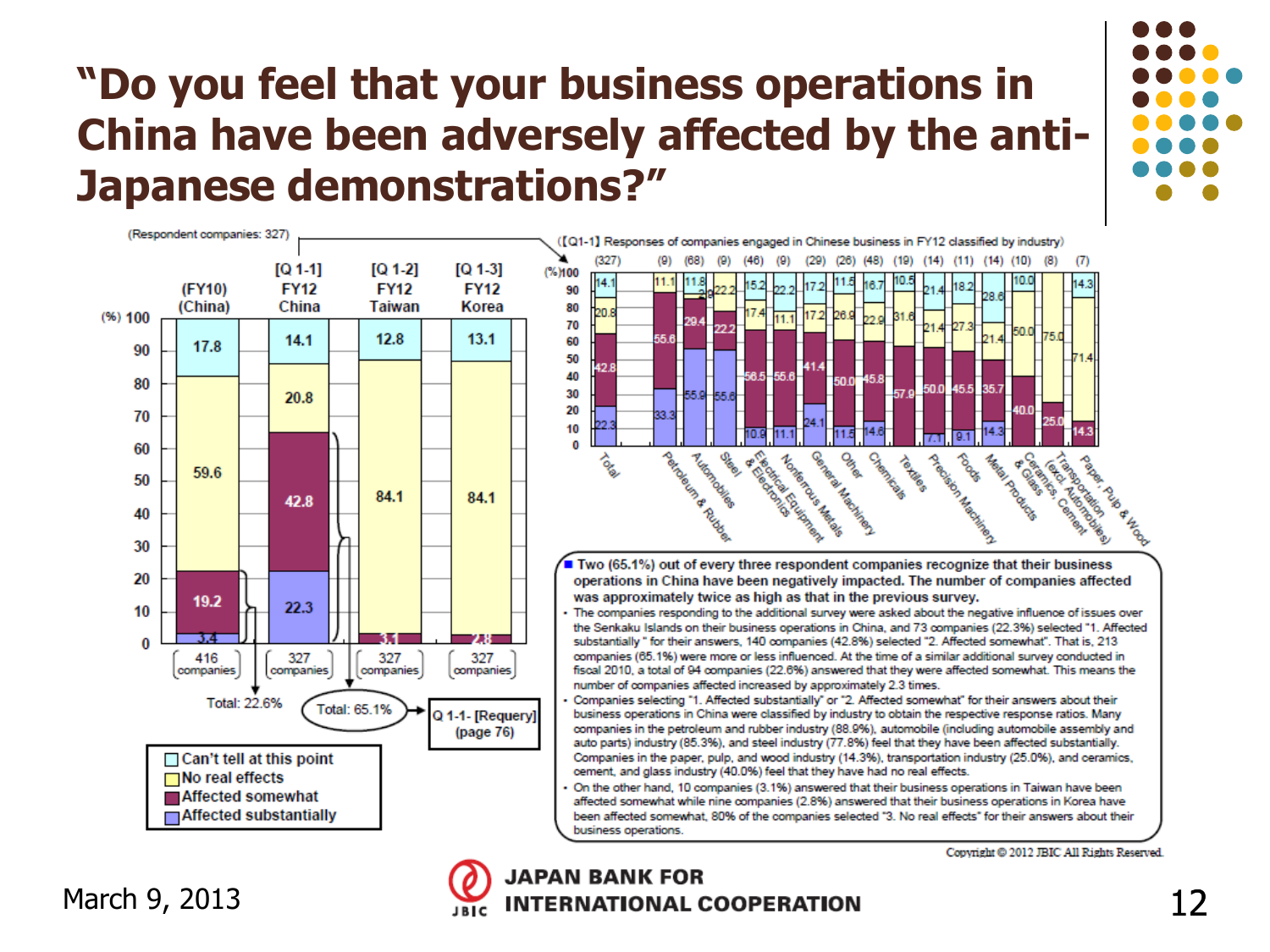**"Has your assessment of China changed since the recent situation change regardless of your answer to the promising countries/regions for overseas business over the medium term?"**

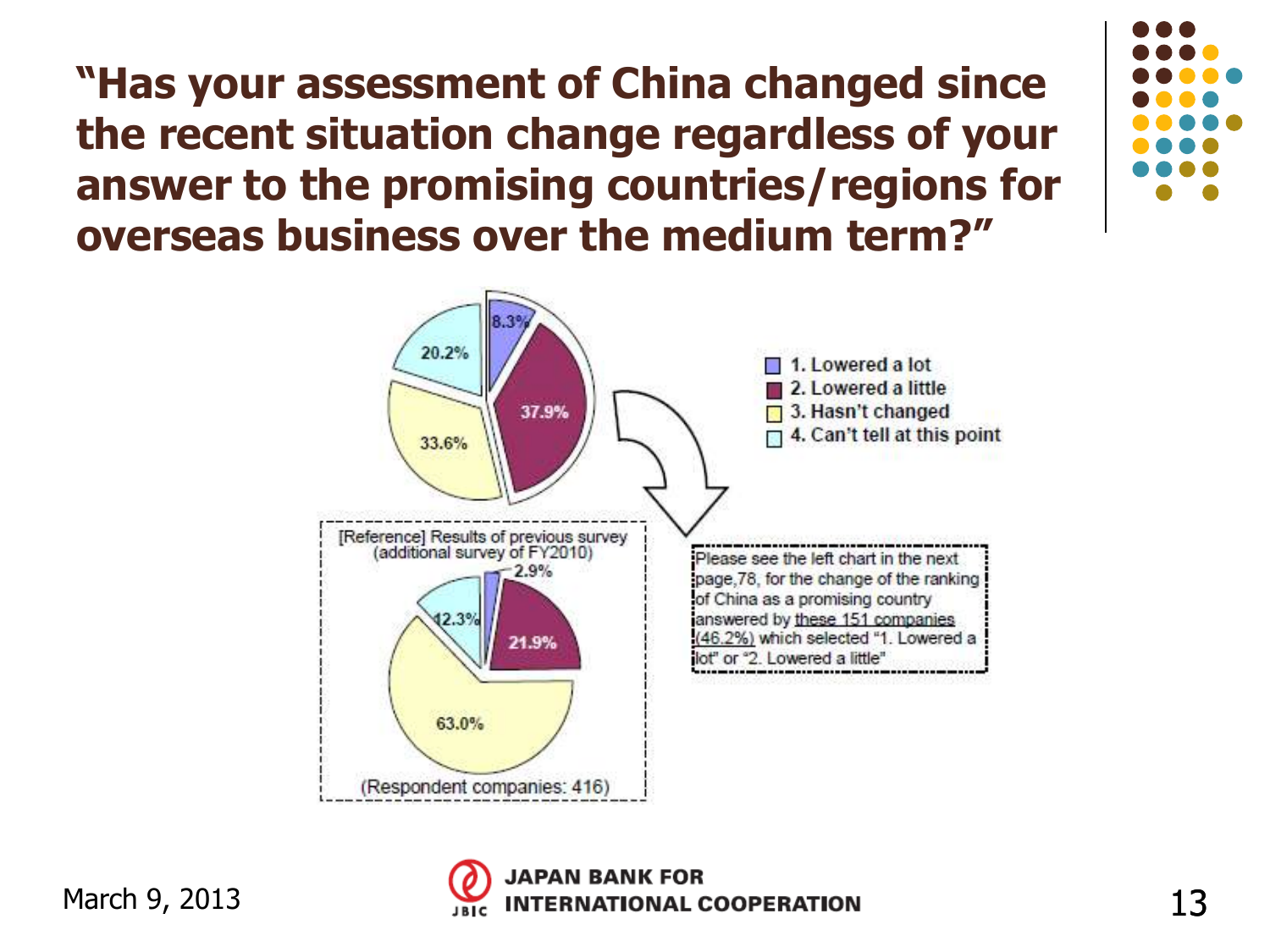### **"Have your views on future approaches to business operations in China changed?"**





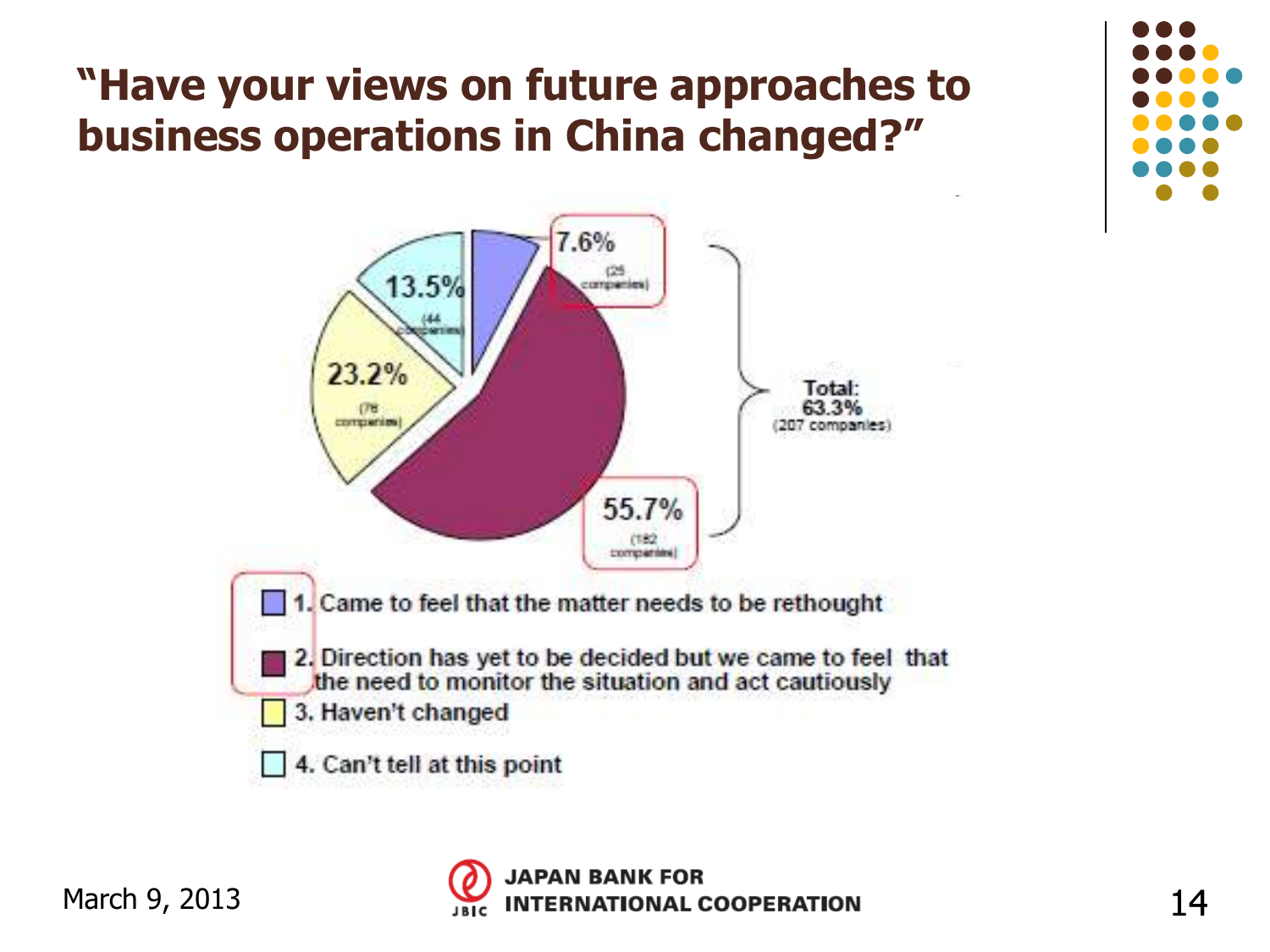**"Select the answer that is the closest to your company's response regarding your vision for future business operations in China and the Chinese market."**





- 1. We aware that there are risks inherent in doing business in China, so we plan to change things, for example by reducing dependence on Chinese business/market, and to bolster efforts in other countries/regions
- 2. We will continue to do business in China, but at the same time, we feel that diversifying risk to other countries/regions is important
- 3. China is important as a market and business client, so we will continue to pursue business there as usual
- 4. Don't know at this point

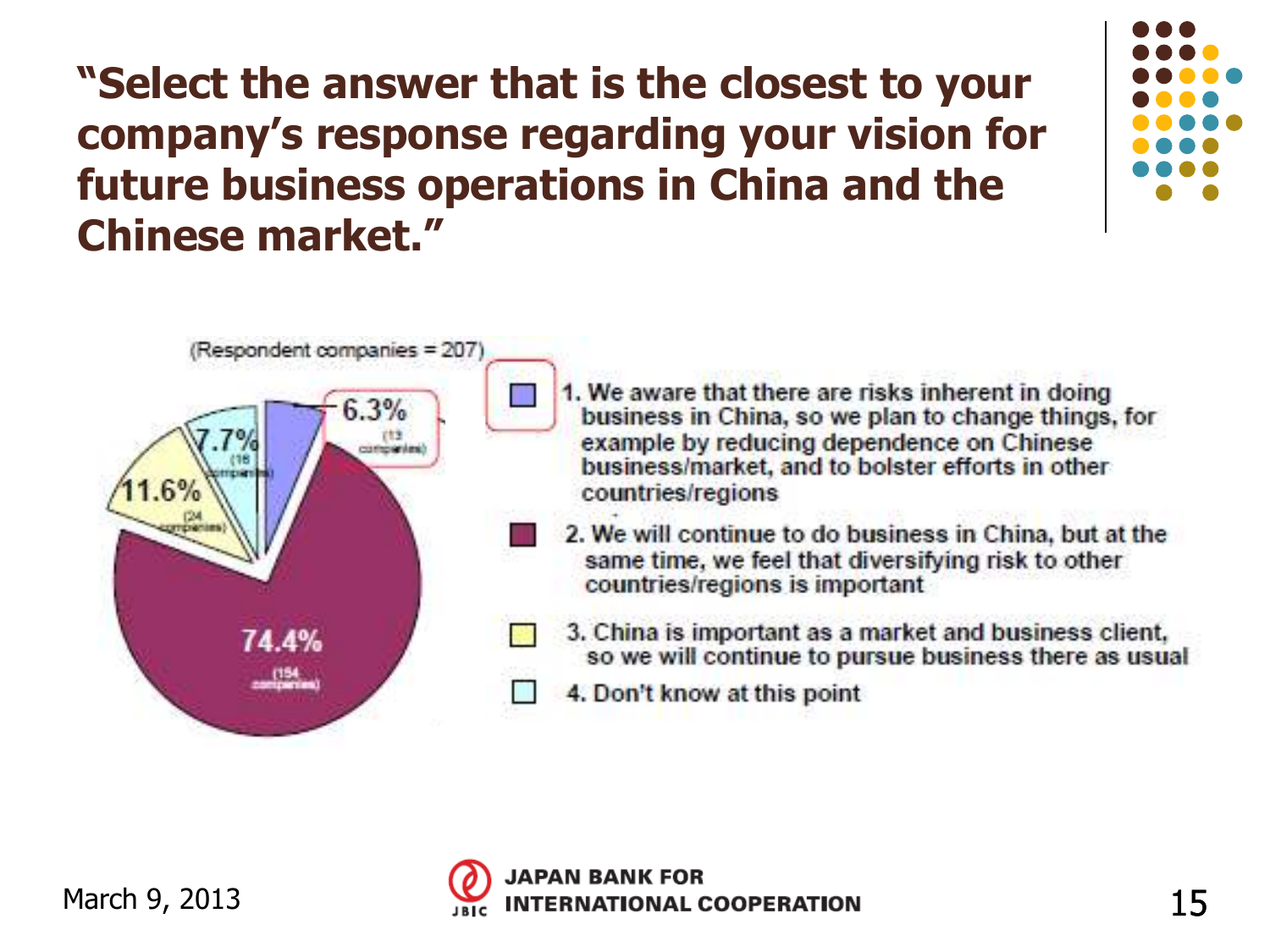

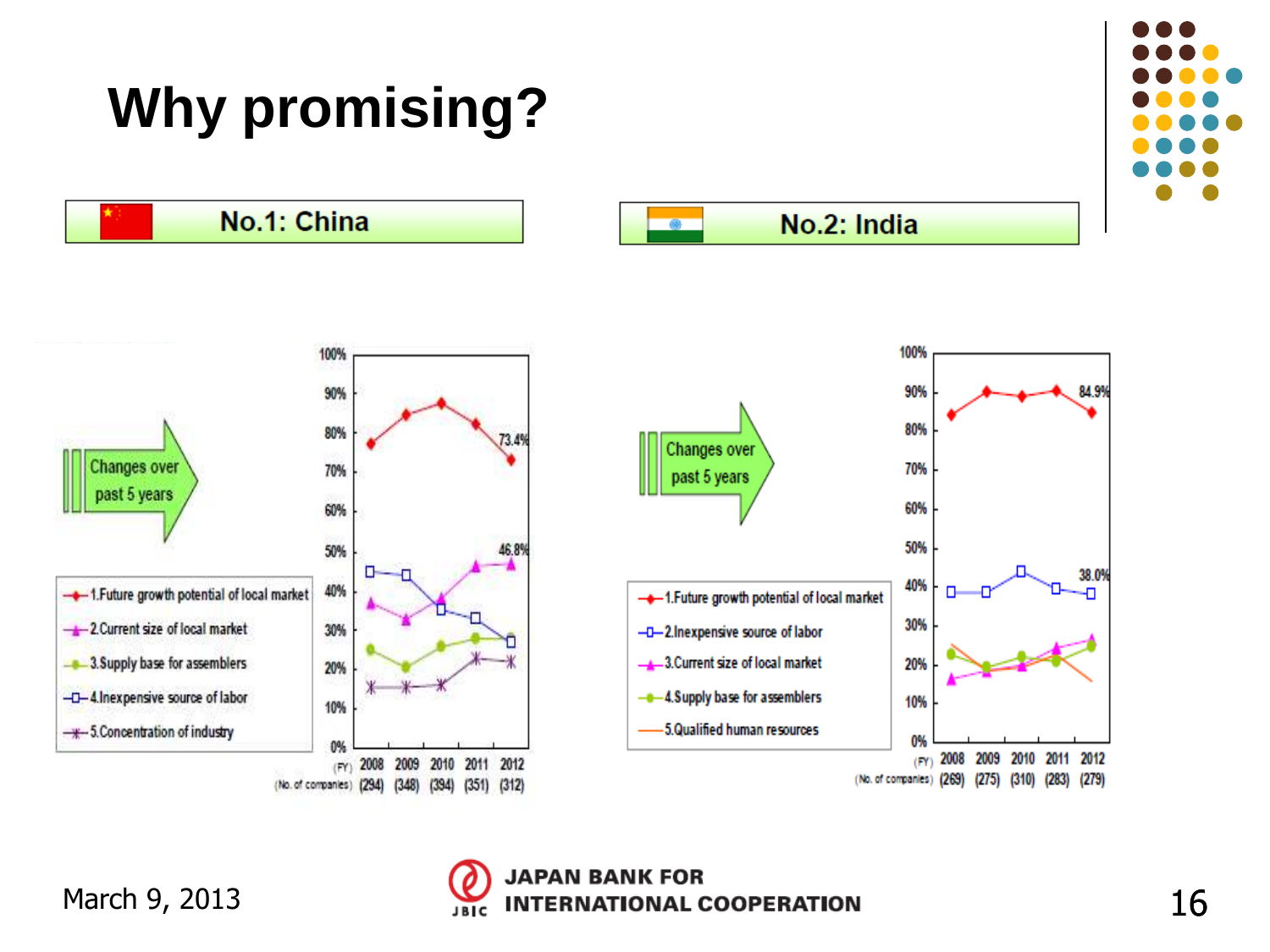

(No. of companies) (257) (260) (294)



 $(255)$   $(255)$